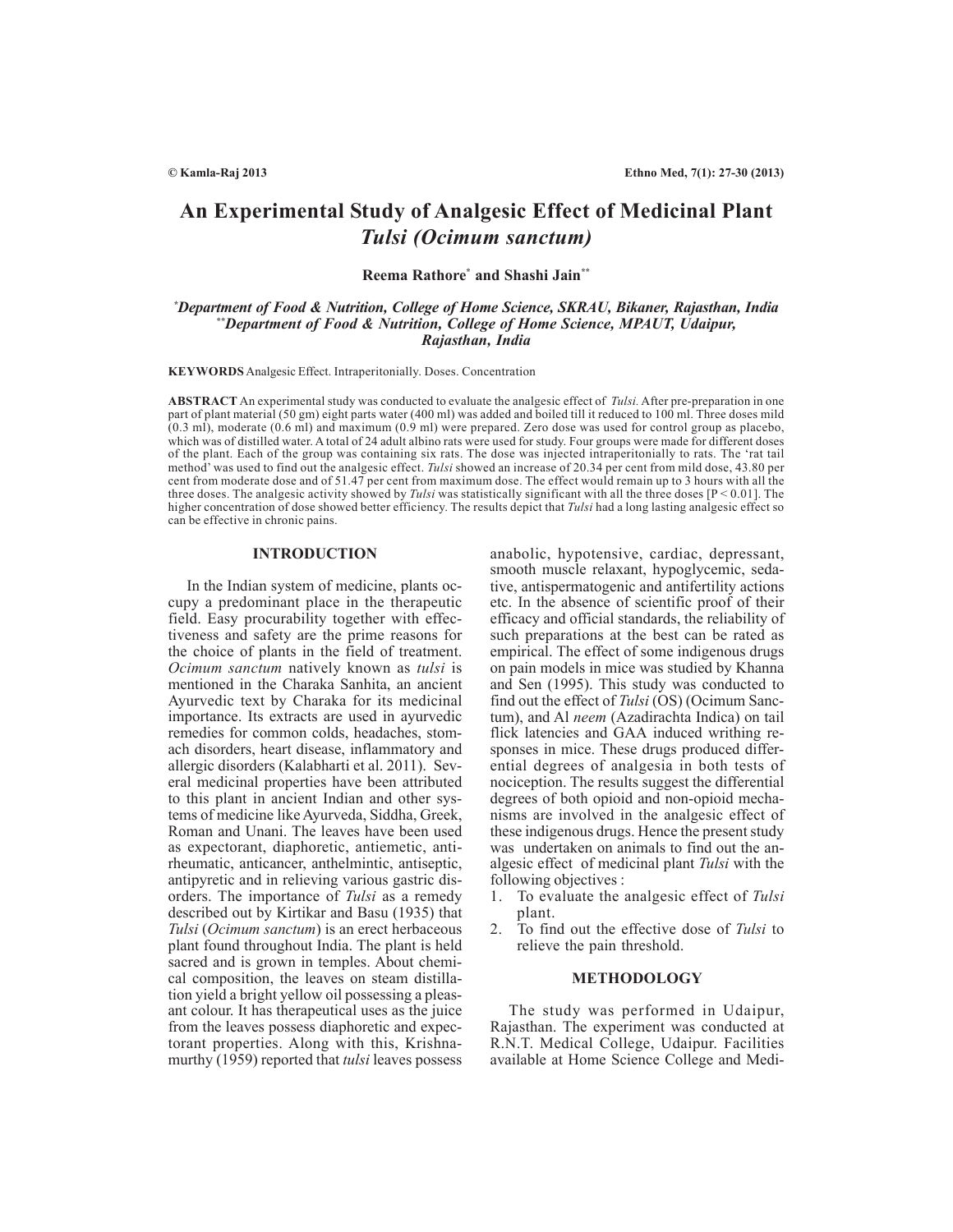cal College were utilised to conduct the experiment. A total of 24 healthy albino rats were selected for the study on the basis of their age and weight. The albino rats were procured from Choudhry Charan Singh, Haryana Agriculture University, Hissar. The rats aged more than 9 week were taken for the purpose. The weights of these animals ranged between 100 to 200 g. The experimental group consisted of rats of both sexes equally. All the animals were physically examined for not having any disease or injury before experiment. The plants of *Tulsi* were collected from Department of Horticulture, R.C.A., Udaipur. Fresh leaves of *Tulsi* were taken and cleaned. These leaves were then crushed (ground) in a mortar to prepare a paste. The animals were housed in galvanised iron, screen bottom suspended cages. For first 6 days, all the 24 animals were fed on standard laboratory diet and aclimatized to the conditions of the animal house. Rats were divided into 4 groups consisted of six rats in each of the group.

# *(i) Preparation of Doses*

The extract from *Tulsi* was prepared using a standardised technique suggested by Khandal (1992). For the preparation of doses in one part of plant material, eight parts water was added and boiled till it reduced to one-fourth of its content. The boiled mixture was then strained through a linen cloth to get the extract which was cooled at room temperature. From this extract three doses, that is, mild, moderate and maximum were prepared. The details of doses prepared are as follows:

The test dose was given to rats intraperitonially in form of aqueous suspension through tuberculine syringe (Table 1).

| Table 1: Dose description |  |  |  |  |  |
|---------------------------|--|--|--|--|--|
|---------------------------|--|--|--|--|--|

| Dose $(O)$ :   | Control group                                |
|----------------|----------------------------------------------|
|                | 0.9 ml of distilled water as placebo.        |
| Dose $(I)$ :   | Mild dose                                    |
|                | 0.3 ml extract $\pm$ 0.6 ml distilled water  |
| Dose $(II)$ :  | Moderate dose                                |
|                | 0.6 ml extract $\pm$ 0.3 ml distilled water  |
| Dose $(III)$ : | Maximum dose                                 |
|                | 0.9 ml extract $\pm$ 0.0 ml distilled water. |
|                |                                              |

#### **(ii) Experiment**

Artificial pain was induced using 'rat tail method' (Davies et al. 1946). Analgesia is reflected in a prolongation of the reaction time, the increase over normal in the mean reaction time of the treated animals was taken as a measure of analgesic effect. The reaction time before and after the drug treatment was noted up to two hours with an interval of 15 minute up to 1 hour and 30 minutes in next one hour.

Statistical analysis was carried out for the significance of the test.

## **RESULTS AND DISCUSSION**

#### **Dose Prepration**

Fifty gram of fresh leaves of *Tulsi* were taken. These leaves were crushed in a mortar to prepare a paste. Then 400 ml water was added into it and boiled till it reduced to 100 ml. After straining 70 ml of extract was obtained. Three doses were prepared from this extract. The 0 dose and dose I, II and III were given to each groups of rats.

## **The Effective Dose of** *Tulsi* **to Relieve the Pain Threshold**

Dose 0 showed the mean reaction time varying from 6.16 sec. to 6.38 sec. which was rat's own respsonse to pain (Table 2).

The mild dose with 0.3 ml extract showed the mean reaction time at its peak, that is, 6.98 sec. showing an increase of 20.34 per cent from the initial value. The multiple regression equation revealed effect of dose upto 150 min. (2 hours and 30 minutes).

The time noted before injecting the moderate dose (0.6 ml) was 3.95 sec, which increased to 6.98 sec. at its peak at 90 min. At two hours also there was an increase of 43.80 per cent from its initial value. This indicates a long lasting effect of *Tulsi* in relieving pain. Ghosh (1984) suggests the time until these responses occur is prolonged after administration of centrally acting analgesics. The multiple regression analysis showed that this dose would be effective at three hours also. The time noted before injecting the 0.9 ml of drug was 5.46 sec. which increased to 8.27 sec. at 90 min. There was highest increase of 51.47 per cent from initial value at 2 hours (Tables 2 and 3).

The analgesic activity showed by *Tulsi* was statistically significant with all the three doses (P £ 0.01) (Table 3). The multiple regression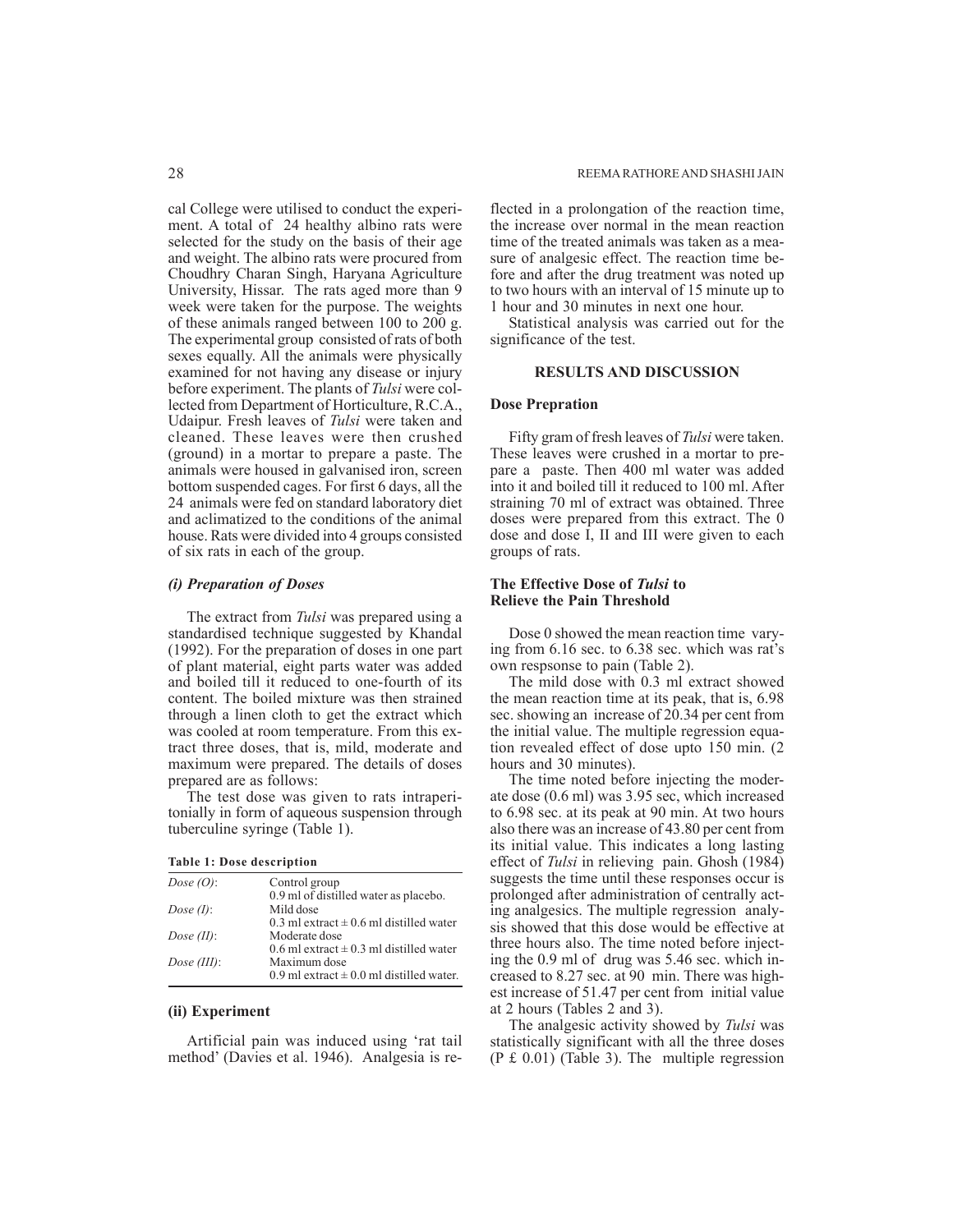|                       | Observation time (minutes)              |            |            |            |            |            |            |
|-----------------------|-----------------------------------------|------------|------------|------------|------------|------------|------------|
| Dose                  | <b>Before</b><br>injecting<br>the drugs | 15         | 30         | 45         | 60         | 90         | 120        |
| Zero                  | 6.23                                    | 6.35       | 6.16       | 6.40       | 6.36       | 6.38       | 6.18       |
|                       | $\pm 0.56$                              | $\pm 0.57$ | $\pm 0.47$ | $\pm 0.61$ | $\pm 0.67$ | $\pm 0.47$ | $\pm 0.63$ |
| Mild                  | 5.80                                    | 6.16       | 6.48       | 6.66       | 6.85       | 6.98       | 6.56       |
|                       | $\pm 0.60$                              | $\pm 0.61$ | $\pm 0.61$ | $\pm 0.63$ | $\pm 0.62$ | $\pm 0.66$ | $\pm 0.51$ |
| Moderate              | 3.95                                    | 4.30       | 4.88       | 5.60       | 6.16       | 6.46       | 5.68       |
|                       | $\pm 0.29$                              | $\pm 0.25$ | $\pm 0.38$ | $\pm 0.38$ | $\pm 0.38$ | $\pm 0.38$ | $\pm 0.32$ |
| Maximum               | 5.46                                    | 5.86       | 6.32       | 7.17       | 7.96       | 8.27       | 8.03       |
|                       | $\pm 0.75$                              | $\pm 0.74$ | $\pm 0.74$ | $\pm 0.65$ | $\pm 0.59$ | $\pm 0.58$ | $\pm 0.61$ |
| Level of significance |                                         | **         | **         | 88         | 88         | **         | **         |

**Table 2: Mean ± S.E. values of tail withdrawl reaction time (sec.) observed at various time-intervals using** *Tulsi* **[***Ocimum sanctum***]**

\*\* -  $p \le 0.01$ 

equation indicated the effect of 0.9 ml of dose upto 3 hours . A similar study by Hannan et al. (2011) showed that extract of leaves of *ocimum sanctum* significantly increased the reaction time of mice in a dose dependent manner. The maximum analgesic effect was observed at 3 hour post administration of the test material which was comparable to that of the standard drug ketorolac. The correlation coefficient values of 3 doses were 0.99, 0.97 and 0.97 respectively indicating that the line is best fit to find out the further effect of selected doses. These results revealed that *Tulsi* showed analgesic effect although to a lesser extent, but for a longer period of time. The higher concentration of dose showed better efficiency. The hot plate test with similar results employed for measurement of analgesic activity as previously described by Fleurentin et al. (1992) and modified by Mahomed and Ojewole (2004). Similar results on analgesic effect of *Tulsi* are reported (Chopra 1958; Nadkarni 1976; Godhwani 1983) described as this may be due to the presence of sterols and aminoacid resembling creatine and isoleucine which were analysed phytochemically

and identified chromatographically. These are salicylates, pyrasolones, para aminophenols, indoles, fenamates, propionic acid derivatives and many other new analgesic antipyretic and anti inflammatory agents. So the leaves are believed to possess ailment relieving properties. A study conducted by Singh et al. (1996) also highlights the constituents of *Tulsi* which aids in pharmacological properties of *Tulsi* which confirms results of present study.

# **Comparison of Analgesic Effect of Different Doses**

The maximum dose of 0.9 ml showed significantly better effect than mild and moderate doses in *relieving pain*. *Tulsi* showed its peak effect at 90 min. and retained the analgesic activity up to 3 hours.

## **CONCLUSION**

The study was conducted to evaluate the analgesic effect of *Tulsi* on the albino rats in the laboratory. The plants were cleaned for any im-

**Table 3: Percentage increase in mean reaction time from initial value\* of Tulsi [***Ocimum sanctum***]**

| Dose     |                          |                           | <i>Observation time (minutes)</i> |                           |                           |                           |
|----------|--------------------------|---------------------------|-----------------------------------|---------------------------|---------------------------|---------------------------|
|          |                          | 30                        | 45                                | 60                        | 90                        | 120                       |
| Mild     | $6.12\%$<br>(0.36)       | 11.72%<br>(0.68)          | 14.83%<br>(0.86)                  | 18.10%<br>(1.05)          | 20.34%<br>(1.18)          | 13.10%<br>(0.76)          |
| Moderate | 8.86%                    | 23.54%                    | 41.77%                            | 55.95%                    | 63.54%                    | 43.80%                    |
| Maximum  | (0.35)<br>7.33<br>(0.40) | (0.90)<br>15.75<br>(0.85) | (1.65)<br>31.31<br>(1.70)         | (2.21)<br>45.79<br>(2.50) | (2.51)<br>51.47<br>(2.80) | (1.90)<br>47.07<br>(2.56) |

Figure in parenthesis is increase in reaction time in seconds.

\* - Initial value is the observation before injecting the drug.